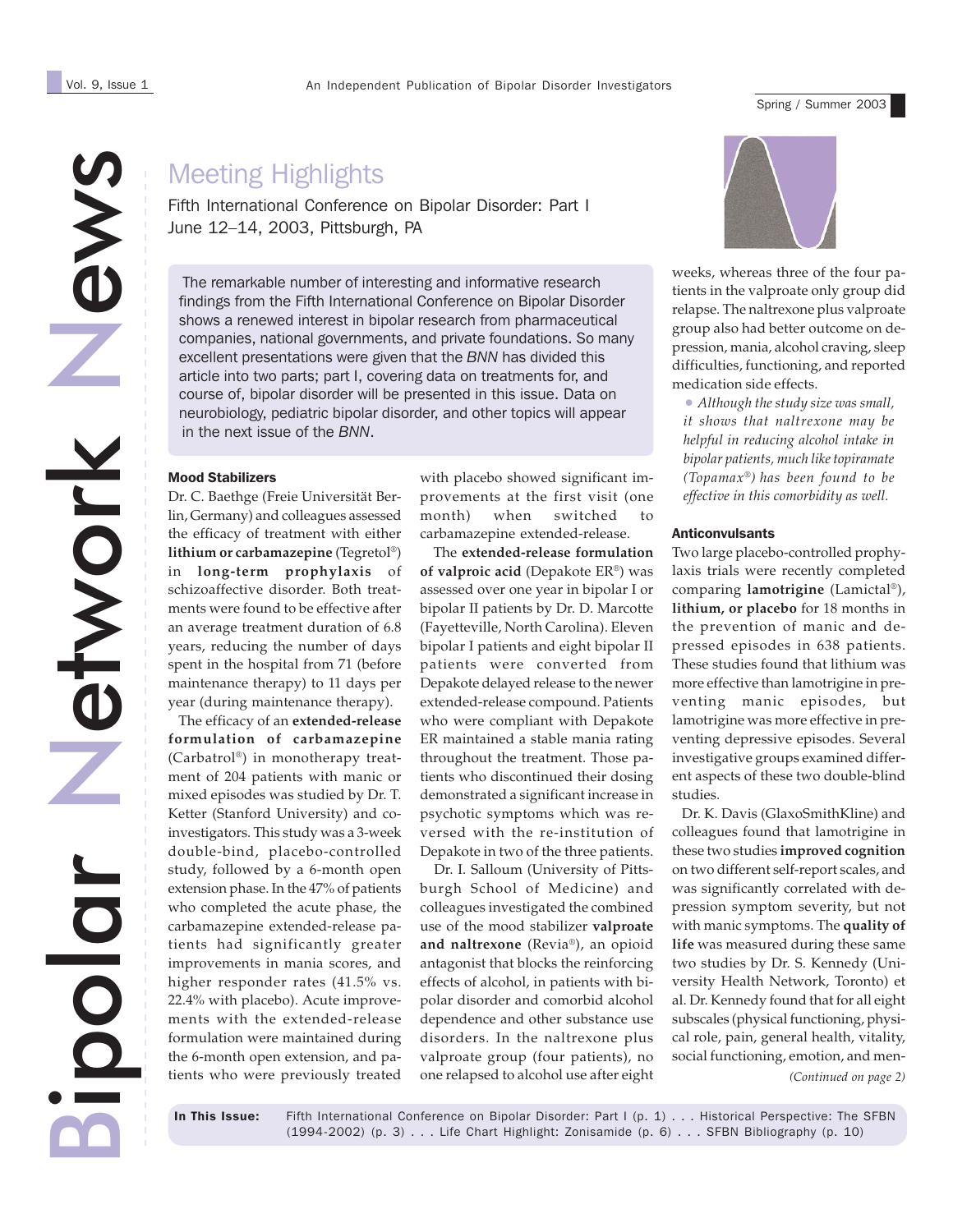■ Dr. F. Colom (Hospital Clinic

and associates presented data from a subanalysis of a larger randomized singleblind trial, on the efficacy of group psychoeducation vs. non-structured intervention plus pharmacological treatment in the prophylaxis of recurrences in bipolar disorder. This subanalysis showed that patients in the psychoeducation group had higher mean serum lithium levels at six, 18, and 24 months, suggesting that group psychoeducation may enhance lithium level stability. ■ Dr. T. Bschor (University Hospital Dresden, Germany) found that the thyroid hormone combination of levothyroxine  $(T_4)$ + triiodothyronine (T3) in 12 prophylaxisrefractory affective disorder patients did not result in better cognitive performance than high dose  $T_{\Delta}$ alone. With respect to psychiatric state, the patients in this study seemed to benefit more from high-dose  $T_A$ .

#### Meeting Highlights: Fifth International Conference *(Continued from page 1)*

tal health) of a self-report scale of quality of life, statistical improvement was seen in both studies after lamotrigine treatment, with the exception of the subscale "vitality" in index mania. Barcelona, Spain)

 **Predictors of response** in these two large controlled trials were examined by Dr. T. Ketter (Stanford University) and co-investigators. Overall, fewer than three depressive episodes in three years, later onset of illness, shorter time to stabilization on lamotrigine monotherapy, and lack of previous psychiatric hospitalization were predictive of treatment response. Predictors of response by treatment were a late onset of illness (age > 20 years; lithium) and fewer than three depressive episodes in three years (lamotrigine). **Weight gain** in these two prophylactic trials was studied by Dr. G. Sachs (Harvard University) and colleagues; they found that after 52 weeks of treatment, mean change in body weight was significantly smaller in the lamotrigine treatment group than in the placebo or lithium groups.

 And finally, Dr. M. Frye (UCLA) and colleagues found that in this lithium versus lamotrigine trial, the risk for intervention was generally highest for patients with **more previous depressive episodes** and lowest for patients with fewer previous depressive episodes.

 Dr. C. Bowden (University of Texas Health Science Center) and colleagues presented data from a subset of the patients in another lamotrigine trial, on the combined use of **lamotrigine and valproate** in 200 patients with bipolar I disorder. The lamotrigine dose was cut in half, because co-administration with valproate can dangerously increase lamotrigine levels. The majority of patients on the combination received at least seven weeks of co-treatment. Two global rating scale scores of efficacy showed that the combination was effective in the majority of patients, and that there was no significant increase in the rash rate in those who received combina-

tion therapy (14%) versus those who received monotherapy (10%).

 Data from eight different studies were presented examining the use of **oxcarbazepine** (Trileptal®) in bipolar disorder. Four of the studies were retrospective chart reviews of patients who used oxcarbazepine (463 patients) and four studies were open prospective studies of oxcarbazepine monotherapy or adjunctive therapy (88 patients). All of the studies found oxcarbazepine to be effective in at least 50% of the patients. The patients with bipolar disorder that were studied were bipolar I and bipolar II, and oxcarbazepine was used for depression, mania, hypomania, psychosis, and prophylaxis.

 The classic anticonvulsant **phenytoin** was found to be effective in prophylaxis when used as an adjunctive treatment after six months in 20 refractory bipolar patients by Dr. J. Levine (Ben Gurion University, Israel) and colleagues.

#### Atypical Antipsychotics

There were several abstracts and presentations on the use of the new atypical antipsychotic drug **quetiapine** (Seroquel®). In two large studies conducted by researchers from the AstraZeneca pharmaceutical company, 604 patients with bipolar I mania completed 12-week, randomized, double-blind, placebo-controlled trials with quetiapine. Quetiapine monotherapy (up to 800 mg/day) showed a statistically significant improvement in mania score over placebo by day four of treatment. By the 84<sup>th</sup> day, scores for lithium and haloperidol (Haldol®), the comparison drugs in the two trials, were similar to quetiapine in all efficacy measures.

 In two other AstraZeneca studies in over 500 bipolar patients, quetiapine adjunctive therapy for acute mania showed statistically significant improvement over placebo and mood stabilizer treatment at day 21 of the study.

 Dr. S. Ghaemi (Harvard Medical School) et al. found that quetiapine treatment (mean dosage of 197 mg/ day), with or without a mood stabilizer, was an effective treatment for bipolar I rapid cycling; however, 70.7% of the 41 patients in this open prospective follow-up study dropped out.

 Researchers from the pharmaceutical company Bristol-Myers Squibb conducted several studies using the atypical antipsychotic **aripiprazole** (Abilify<sup>®</sup>) in patients with acute mania. One double-blind, placebo-controlled 3-week study found that the response rate for 15– 30 mg/day of aripiprazole (40%) was significantly higher in 262 patients than for placebo (19%). Aripiprazole was well-tolerated in this study. Another 12-week, multicenter, double-blind study in 347 inpatients and outpatients with acute manic or mixed episodes treated with 15-30 mg of aripiprazole or 10-15 mg of haloperidol found that significantly more patients responded and remained on aripiprazole (50%) than on haloperidol (28%).

*(Continued on page 8)*

#### Bipolar Network News

Editor-in-Chief: Robert M. Post, MD Associate Editor: Gabriele S. Leverich, MSW Managing Editor: Chris S. Gavin

The *BNN* is published three times a year by investigators working with patients with bipolar disorder to better understand the long-term course and treatment of the illness. The newsletter is available free of charge to all who request it. Although the editors of the *BNN* have made every effort to report accurate information, much of the work detailed here is in summary or prepublication form, and therefore cannot be taken as verified data. The *BNN* can thus assume no liability for errors of fact, omission, or lack of balance. Patients should consult with their physicians, and physicians with the published literature, before making any treatment decisions based on information given in this issue or in any issue of the *BNN*.

Publication of the *BNN* is made possible by an unrestricted grant from Abbott Pharmaceuticals [\(http://](http://www.rxabbott.com) [www.rxabbott.com\)](http://www.rxabbott.com), part of Abbott Laboratories.

The opinions expressed in the *BNN* are solely those of the editors, and do not represent the views of the National Institute of Mental Health or any other scientific entity or foundation. For any comments or suggestions you may have, or to be placed on the mailing list, please contact us at:

> BNN P. O. Box 7925 Charlottesville, VA 22906-7925 Website: www.bipolarnews.org E-Mail: info@bipolarnews.org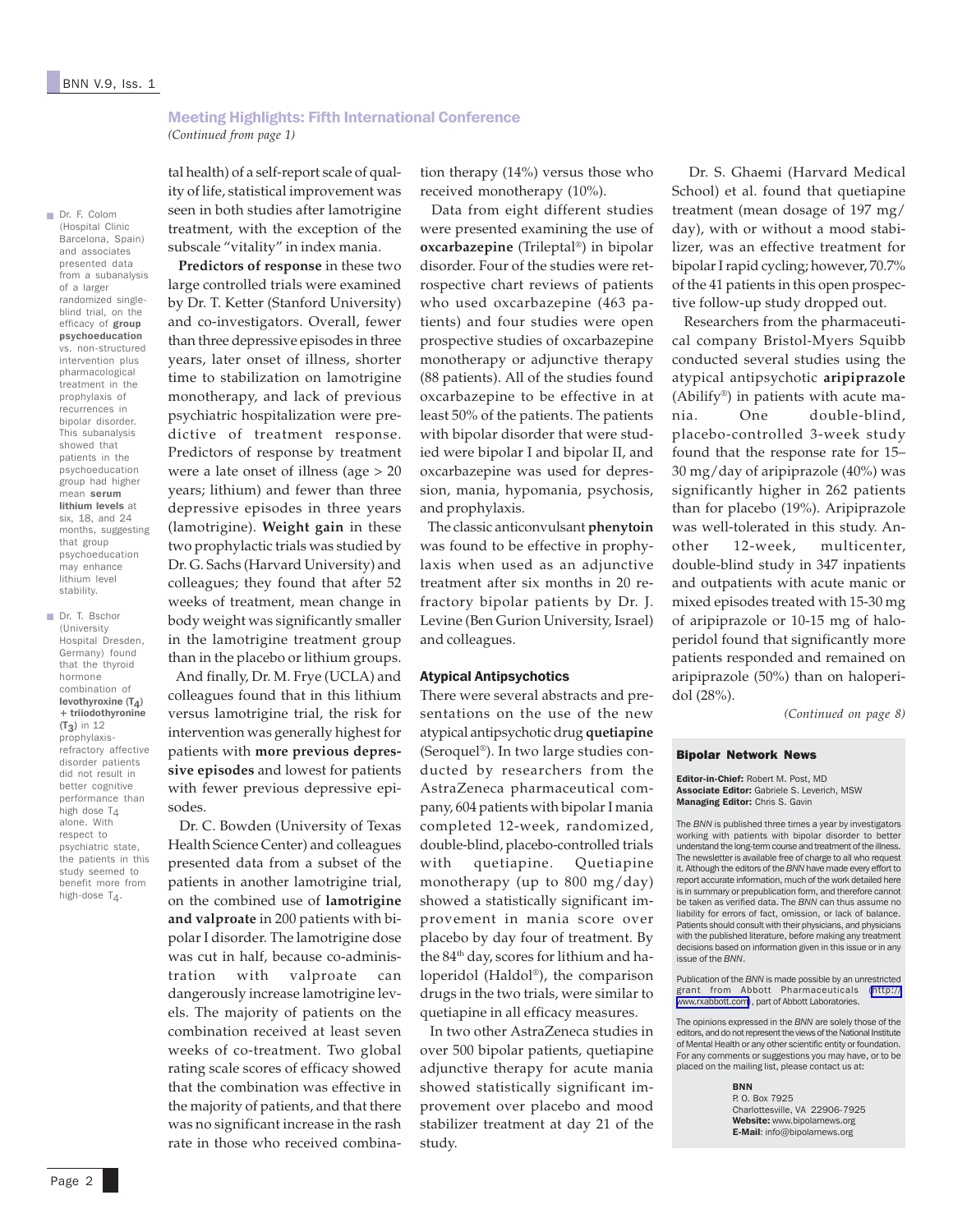# Historical Perspective

The Stanley Foundation Bipolar Network (1994–2002)

The Stanley Foundation Bipolar Network (SFBN) underwent a number of revisions and transitions during its several years of existence. In this overview, we outline the events that led to the founding of the SFBN, some of its major research findings, the funding changes and termination of the Network, and its transformation to an investigatorinitiated Bipolar Collaborative Network (BCN).\*

#### Historical Background

In 1989 and 1994 the National Institute of Mental Health (NIMH) convened conferences on bipolar illness to explore and address the reasons for the marked underfunding of studies for therapeutic approaches to bipolar illness compared with other major psychiatric illnesses. These conferences identified many reasons for underfunding, including:

(1) the misperception that lithium was a sufficient treatment for the majority of bipolar patients;

(2) no consensus on accurate acute and longitudinal rating methodologies for bipolar illness (as there were for unipolar illness); (3) continuing strong controversy as to optimal clinical trial designs, especially given the difficulties in studying bipolar illness, including its vast heterogeneity of manicdepressive, mixed, and euthymic phases and cycle frequencies, and high incidence of medical and other psychiatric comorbidities; (4) a lack of pharmaceutical interest in bipolar illness compared with schizophrenia, anxiety, and depression;

*(*5) the exclusion of bipolar depressed patients from most studies of antidepressants (for fear of switching patients into mania); and

(6) the difficulties in acquiring large enough study populations within single sites ([Prien and](http://www.ncbi.nlm.nih.gov/entrez/query.fcgi?cmd=Retrieve&db=PubMed&list_uids=2087538&dopt=Abstract) Potter, 1990, *[Psychopharmacol Bull](http://www.ncbi.nlm.nih.gov/entrez/query.fcgi?cmd=Retrieve&db=PubMed&list_uids=2087538&dopt=Abstract)* [26 \[4\]: 409](http://www.ncbi.nlm.nih.gov/entrez/query.fcgi?cmd=Retrieve&db=PubMed&list_uids=2087538&dopt=Abstract)*–*427; [Prien and Rush,](http://www.ncbi.nlm.nih.gov/entrez/query.fcgi?cmd=Retrieve&db=PubMed&list_uids=8830955&dopt=Abstract) 1996, *[Biol Psychiatry](http://www.ncbi.nlm.nih.gov/entrez/query.fcgi?cmd=Retrieve&db=PubMed&list_uids=8830955&dopt=Abstract)* 40 [3]: 215*–* [220\)](http://www.ncbi.nlm.nih.gov/entrez/query.fcgi?cmd=Retrieve&db=PubMed&list_uids=8830955&dopt=Abstract).

 As many of these issues proved difficult to ameliorate, even during the five years between NIMH meetings, the Stanley Foundation Bipolar Network (SFBN) was founded to address many of these issues directly. From the generosity of Theodore and Vada Stanley of the Stanley Foundation, funds were initially provided and used for two purposes: (1) **drug study**, specifically nimodipine (Nimotop®); and (2) **rating and methods development**, specifically the Clinical Global Impressions scale as modified for use in Bipolar Illness (CGI-BP) and the National Institute of Mental Health Life Chart Method (NIMH-LCM™). The first patient was admitted in 1995.

#### Founding of the Network

Given the success of these initial en $deavors<sup>1-3</sup>$ , and the Stanley's hearing independently from Dr. R. Post and Dr. S. McElroy at a national meeting that a vast amount of treatment information could readily be acquired and used, they again decided to help expedite studies in the field. Further Stanley Foundation funds were made available to Dr. Post and colleagues for the formation of a collaborative network of clinical investigators who would focus on the longitudinal course of



bipolar illness, its response to treatment, and the development of new therapeutic approaches to the illness.

 The SFBN began with five sites: the University of California at Los Angeles (UCLA) Ambulatory Clinical Research Center and VA Medical Center (Dr. L. Altshuler and Dr. M. Frye); the University of Texas-Southwestern Medical Center in Dallas, Texas (Dr. A.J. Rush and Dr. T. Suppes); the University of Cincinnati College of Medicine in Cincinnati, Ohio (Dr. P. Keck and Dr. S. McElroy); the Biological Psychiatry Branch of the NIMH in Bethesda, Maryland (Dr. K. Denicoff, Gabriele Leverich MSW, and Dr. R. Post); and the Altrecht Institute for Mental Health and the University Medical Center, Utrecht, The Netherlands (Dr. W. Nolen and Dr. R. Kupka). Dr. K. Kramlinger of the Mayo Clinic in Rochester, Minnesota, was also involved on a half-time basis.

 In the initial formulation of the Network it was decided that it would have a **unique focus of longitudinal study**, that patients would *not* be excluded based on psychiatric comorbidities or rapid cycling presentations, and would *not* be discharged from the Network following completion of clinical trials. Instead, patients would be eligible for a sequence of clinical trials as necessary to maintain optimal responsivity and symptom remission. Consensus was reached on the use of a **core set of methodologies** including the NIMH-LCM for the daily prospective longitudinal assessment of patients, as supplemented by cross-sectional ratings using the Inventory of Depressive Symptomatology (IDS), the Young Mania Rating Scale (YMRS), and the CGI-BP.

*(Continued on page 4)*

Further information on the NIMH-Life **Chart** Method that was developed by the SFBN is available on our website at: www. bipolarnews. org.

Complete instruction manuals and forms are available for downloading for patient, clinician, and parent life charting of bipolar disorder. Also see the special Life Charting issue of the *BNN* (Vol. 8, Issue 1) on our website.

\*For corresponding bibliographic citations to references noted in this article, please see pages 10–11.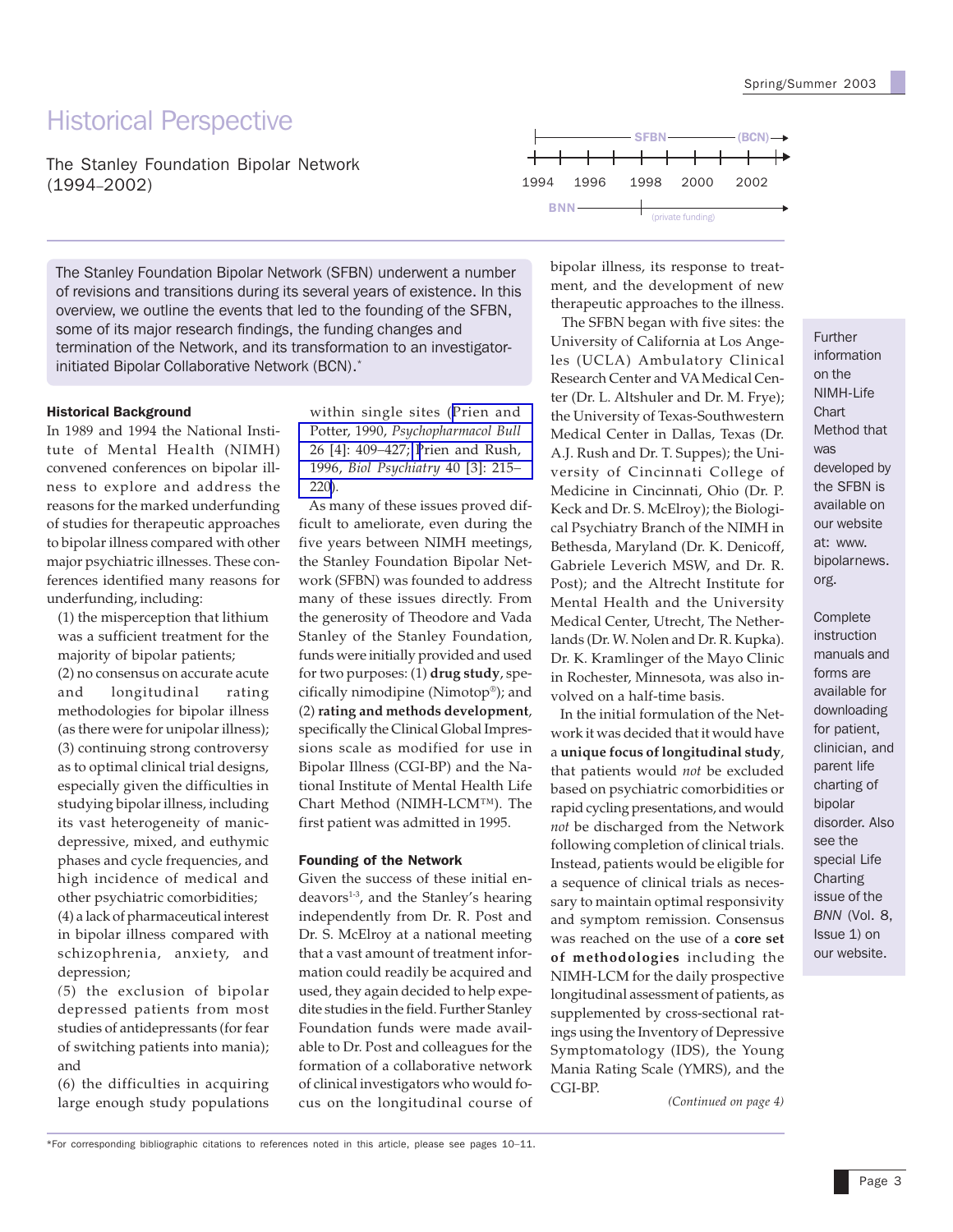#### History of the SFBN *(Continued from page 3)*

 To try and circumvent some of the controversies about clinical trial methodology, it was decided that studies would be run at **various levels of methodological control** from naturalistic open case series to randomized, double-blind, placebo-controlled studies, to use the most optimal strategy for investigating likely new treatment candidates on a preliminary basis and



Figure 1: Clinical studies in the Stanley Foundation Bipolar Network at multiple levels of methodology and control

then bringing these patients into more formal clinical trials (Figure 1). As the SFBN became productive, additional sites were added in Europe (i.e., Dr. H. Grunze of the Psychiatrische Klinik der LMU in Munich, Germany, and Dr. J. Walden of the Zentrum fur Innovative Therapie Bipolarer Storungen am Universitatsklinikum in Freiburg, Germany) to take advantage of the availability of some agents that were approved there prior to their Food and Drug Administration (FDA) approval in the United States, e.g., acamprosate (Campral®) for the treatment of alcohol abuse and suppression of associated alcohol craving.

## Brief Overview of SFBN Findings

The SFBN attempted to address some of the research shortfalls and positive recommendations made by the NIMH meetings on bipolar illness in 1989 and 1994. The **effectiveness of more than 20 drugs for bipolar illness** was studied, with promising results observed in many studies, and in several instances identifying drugs with either problematic side effects or lack of apparent effectiveness, such as the gamma-aminobutyric acid (GABA) reuptake inhibitor **tiagabine** (Gabitril®)4 . Promising antimanic effects of the atypical antipsychotic **olanzapine** (Zyprexa®) were identified by the Network<sup>5</sup> a number of years prior to its FDA approval, and the potential antidepressant properties of the atypical antipsychotic **quetiapine** (Seroquel®) are now being further ex-

plored as well.<sup>6</sup> Similarly, the promising antidepressant and mood stabilizing effects of the anticonvulsant **lamotrigine** (Lamictal®) were seen in the Network7 many years prior to the recent FDA approval of lamotrigine for the prevention of depressed, manic, and mixed episodes in

the long-term treatment of bipolar illness. The potential utility for weight loss of the anticonvulsant **topiramate** (Topamax®)8 , **sibutramine** (Meridia®), and most recently, the anticonvulsant **zonisamide** (Zonegran®)°, have been identified as well as a variety of other important side effects of other compounds.

 In addition, a variety of **clinical, demographic, and illness variables**<sup>10</sup> have been identified that appear associated with a relatively less positive response to naturalistic treatment in the Network, and thus provide new areas for exploration of more optimal treatment interventions for those at highest risk for an adverse outcome. The **high incidence of comorbidities** including anxiety disorders, $11$  substance abuse,<sup>12</sup> and problems with overweight<sup>13</sup> have been described and published by the Network, as well as correlates of previously medically-severe **suicide attempts**, 14 including a history of early childhood environ-

mental adversities<sup>15</sup> and a variety of other illness and health care-related factors.

 In 2002, after eight very productive research years, the enrollment of more than 1,000 patients, and over 50 publications, the Stanley Foundation terminated funds for the SFBN. These Stanley Foundation funds were applied to a grants program for a wide range of investigators, specifically for the development of new treatment agents only, to increase the speed of new drug development in bipolar illness and schizophrenia. The Stanley Foundation was re-named the Stanley Medical Research Institute (SMRI) in 2001.

 Progress in bipolar illness research has also been made in other areas. The Systematic Treatment Enhancement Program for Bipolar Disorder (STEP-BD), led by Dr. G. Sachs and Dr. M. Thase, used many of the general strategies employed by the SFBN, including the recruitment of large numbers of patients who might then be able to participate in a range of naturalistic to randomized, controlled, clinical trials. In the last decade, there has been renewed interest of the pharmaceutical industry in assessing both anticonvulsants and atypical antipsychotics for their potential antimanic effects. Thus, many of the areas and problems of underfunded bipolar illness research identified over the past two decades have begun to be addressed. At the same time, there is increasing recognition of the ongoing shortfalls in clinical treatment research of bipolar illness, and in achieving and maintaining remission.

## The Bipolar Collaborative Network (BCN)

Given the successful collaborative efforts of the former SFBN group of principal investigators (PIs), all of the PIs decided to continue to collaborate closely, particularly around the analysis and publication of the wealth of data already collected and new findings preliminarily observed.

*(Continued on page 5)*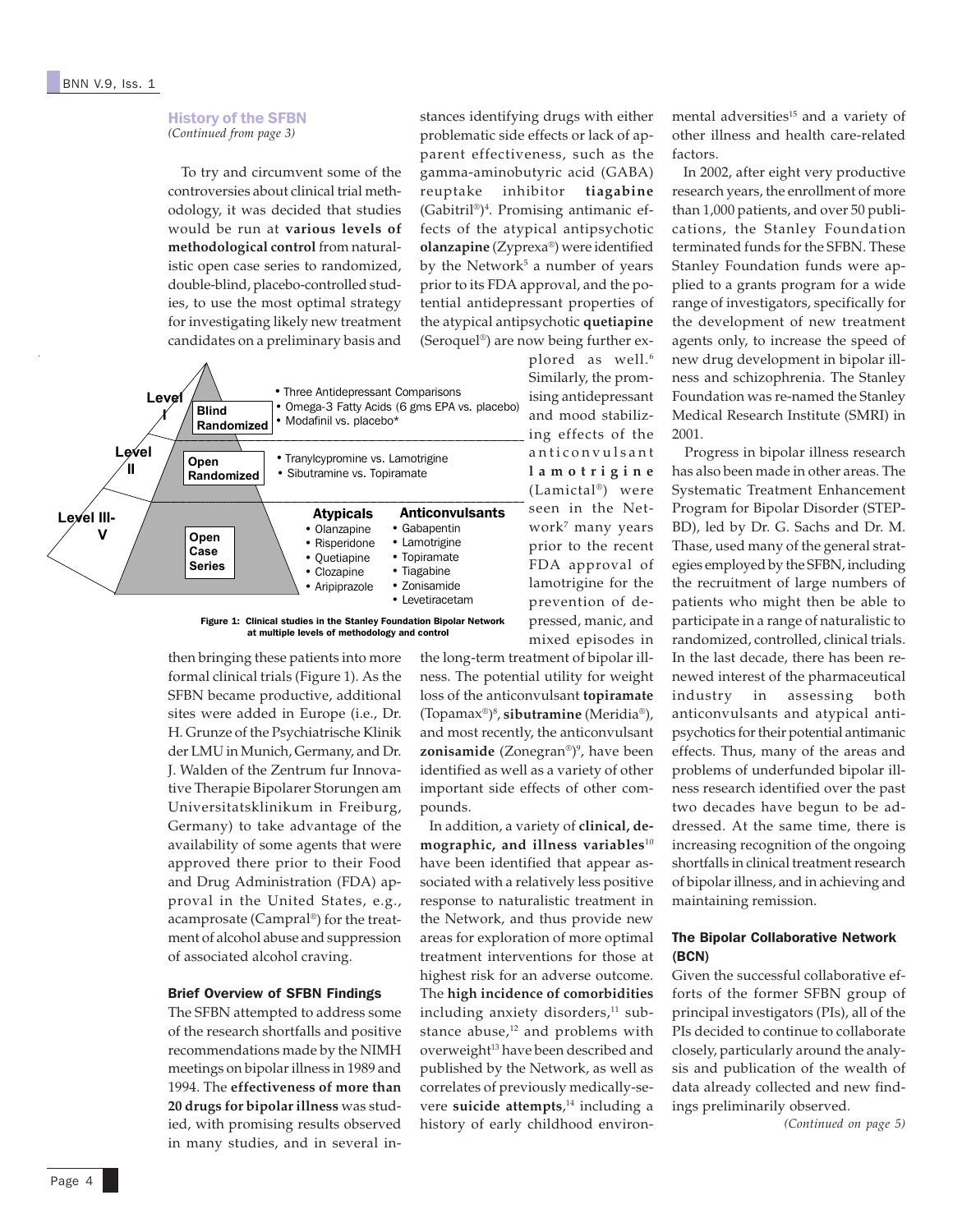#### History of the SFBN *(Continued from page 4)*

 Analysis has just been completed of the largest randomized, placebo-controlled, double-blind study of **omega-3 fatty acids** in bipolar illness. More than 120 patients were randomized to 6 grams of the eicosapentaenoic acid (EPA) form versus placebo for four months, with the patient option for an open extension of treatment with EPA for a subsequent eight months. Disappointingly, an initial analysis of the data reveals a lack of overall benefit of active EPA compared with placebo for the treatment of either acute depression or cycling courses of illness. However, a sub-analysis suggests that younger patients with cycling presentations may respond better than older subjects to the active compound. Dr. Keck has submitted this manuscript for publication.

 Dr. McElroy is preparing to submit the findings from the study on **zonisamide** as highlighted in this issue (see p. 6). Sixty-three patients were assessed during open adjunctive treatment with zonisamide; 80% showed a rapid antimanic response, and 30% showed a delayed onset response in depression. Weight loss was observed with zonisamide in parallel with that previously observed with topiramate and sibutramine. Dr. McElroy is also currently preparing to submit the results of the randomized open comparison of **topiramate** and **sibutramine** for publication.

 Dr. Post is finishing a manuscript on the investigation of the new anticonvulsant **levetiracetam** (Keppra®). As reviewed in previous issues of the *BNN*, preliminary open assessments of this drug's effectiveness as an adjunctive agent were not as promising as that seen with zonisamide, and the potential for this anticonvulsant drug in the treatment of bipolar illness appears ambiguous at this time, perhaps deserving further preliminary investigation prior to more controlled studies.

 Dr. Suppes and Dr. Grunze will be assessing the long-term effectiveness of **quetiapine** and **risperidone** (Risperdal®), respectively; Dr. Nolen is preparing the results of a randomized comparison of **lamotrigine** and **monoamine oxidase inhibitors**; and Dr. Frye will be publishing data on a soon-to-be-completed **comparison of modafinil (Provigil®) to placebo** for patients with residual bipolar depression and fatigue. Modafinil is the first nonpsychomotor stimulant medication that has been approved for the treatment of narcolepsy and previous small case reports suggested its potential utility in unipolar depression.

 Dr. Post is also finishing the analysis of the large **double-blind, randomized comparison** of three different antidepressants (**bupropion, sertraline, and venlafaxine**) in the adjunctive treatment of bipolar depression. Results of this clinical trial have been published in terms of overall treatment response and switch rate,<sup>16,17</sup> and assessment of the efficacy and side effects of the individual drugs is just beginning now that the blind has been broken.

#### The Bipolar Network News *Funding Sources:*

The *Bipolar Network News* (*BNN*) newsletter, begun in 1995, was initially funded by the Stanley Foundation as an ongoing source of information about available clinical trials and novel results in the field. In 1998, the Stanley Foundation decided to place all funds in the service of new treatment development, and financial support for the *BNN* was terminated. The *BNN* has continued to publish with outside funds provided by *unrestricted grants* from pharmaceutical companies, including donations from Ciba-Geigy/ Novartis, Janssen Pharmaceutica, and in 2003, Abbott Pharmaceuticals.

#### *Disclaimer:*

We wish to reemphasize that the viewpoints expressed in the newsletter are solely those of its editors and do not represent those of the SMRI, NIMH, or any other funding agency. Given the highly preliminary nature of many of the communications included here, such as comments on unpublished work and abstracts in scientific meetings, the editors cannot be responsible for errors in fact or emphasis that are likely to occur despite the considerable care to avoid such errors.

 Therefore, all of the information provided in the *BNN* should be considered in the context of its highly preliminary format, and all decisions about patient care should be carefully reviewed with the appropriate treating physician who will ultimately make the most informed treatment decisions based on more formal published evidence in the literature, FDA recommendations, and their own clinical experience. The BNN is designed to rapidly deliver highly preliminary observations, data, and opinions to trigger further study and dialogue among patients, physicians, and other family members. It is not meant to be an authoritative source upon which treatment recommendations for individual patients can or should be based.

#### *Mission:*

We will attempt to continue to identify both areas of progress and problems in the subsequent issues of the *BNN* and hope that this source of updated information from scientific meetings, the literature, and new findings from the BCN provides valuable assistance to a wide range of patients with bipolar illness, their family members, and clinicians and physicians involved in the treatment of this recurrent affective disorder.

 The *BNN* has a hard copy circulation of about 10,000, and is available online at www.bipolarnews.org, and we welcome comments, insights, and novel observations about treatment of the illness from our readers. ■

### For

corresponding bibliographic citations to the references noted in this article, please see the bibliography on pages 10–11 of this issue.

For a complete list of publications by the **Stanley** Foundation Bipolar Network, please visit our website at: www. bipolarnews. org.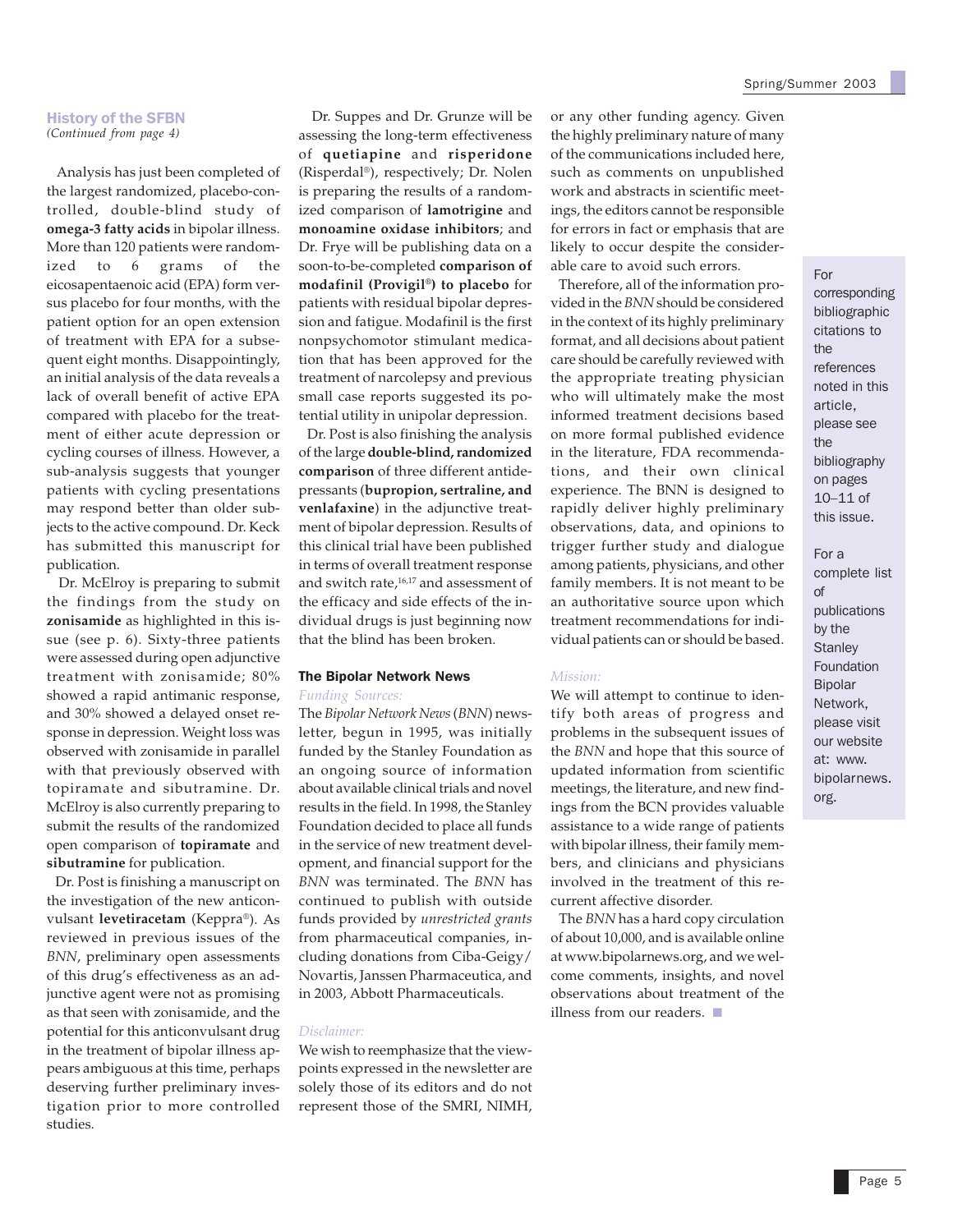## Life Chart Highlight

Possible useful effects of zonisamide in bipolar illness



## **Background**

Zonisamide (Zonegran®) is a recently approved drug for the treatment of refractory seizure disorders when used adjunctively with other medications. Many other anticonvulsants appear to have useful antimanic effects (such as valproate, carbamazepine [Tegretol®], and oxcarbazepine [Trileptal®]) or prominent antidepressant effects (such as lamotrigine [Lamictal®]); therefore it was important to study the possible psychotropic effects of this new anticonvulsant. In addition to this general rationale, data from preclinical studies shows that zonisamide increases the turnover of serotonin and dopamine in low doses and inhibits them at higher doses, further suggesting a mechanistic basis for antidepressant and antimanic effects beyond its anticonvulsant effects (which are thought to be related to the blockade of sodium channels and the inhibition of glutamate release).

 In Japan, zonisamide has been commercially available since 1989. In 1994, Dr. S. Kanba et al. (1994; *[Prog Neuro](http://www.ncbi.nlm.nih.gov/entrez/query.fcgi?cmd=Retrieve&db=PubMed&list_uids=7938561&dopt=Abstract)[psychopharmacol Biol Psychiatry](http://www.ncbi.nlm.nih.gov/entrez/query.fcgi?cmd=Retrieve&db=PubMed&list_uids=7938561&dopt=Abstract)* 18 [4]: [707–715\)](http://www.ncbi.nlm.nih.gov/entrez/query.fcgi?cmd=Retrieve&db=PubMed&list_uids=7938561&dopt=Abstract) reported the first open study of adjunctive zonisamide in 15 patients with bipolar mania, six with schizoaffective manic state, and three with schizophrenic excitement. In Dr. Kanba's study, 33% of the bipolar manic patients showed remarkable global improvement with the addition of zonisamide, and 80% of the bipolar group had more than moderate global improvement. No serious adverse reactions were found and no patients required zonisamide withdrawal.

#### Zonisamide in Bipolar Patients

In a study led by Dr. S. McElroy of the former Stanley Foundation Bipolar Network (now the Bipolar Collaborative Network), 63 patients were administered zonisamide in an open (non-randomized) fashion after they had been resistant to other treatment agents. One patient from this study, whose life chart is illustrated on page 7, was an ultra-rapid cycler (four or more episodes per month) despite treatment with the antipsychotics quetiapine (Seroquel®) and risperidone (Risperdal®), the anticonvulsants topiramate (Topamax®) and valproate (Depakote®), and the thyroid hormone levothyroxine  $(T_4, \text{ or})$ Synthroid®). Following discontinuation of the monoamine oxidase inhibitor tranylcypromine (Parnate®), mood cycling continued; zonisamide was then added to the therapeutic regimen. With this zonisamide addition, there was an apparent decrease in the frequency and severity of hypomanic breakthrough episodes and a slight improvement in the average severity of depression from high moderate to low moderate.

 This apparent moderate response to zonisamide can not be unequivocally attributed to zonisamide, because some of the observed decrease in cycle frequency may have been associated with the prior discontinuation of tranylcypromine. However, experience in other patients is more suggestive of positive effects of zonisamide.

 Eighty percent (80%) of the patients treated for acute mania or cycling components of mania in the study by Dr. McElroy et al. showed clinical improvement (i.e., 50% or greater decreases in their Young Mania Rating Scale scores), usually within the first week of treatment. Zonisamide may have some antidepressant effects, because approximately 30% of these treatment-refractory patients showed 50% or greater improvement in their Inventory of Depressive Symp-

tomatology scores or Clinical Global Impression scale depression scores, with improvement usually beginning after the fourth week of treatment. Sleep improved in the majority of patients without undue increases in daytime sedation.

 Moreover, patients on zonisamide experienced a small weight loss, averaging about one-third of a pound a week, in parallel with the rate previously observed on topiramate. Like topiramate, zonisamide is a carbonic anhydrase inhibitor and as such is associated with an approximately 1% incidence of kidney stones (renal calculi). However, this side effect was not observed in any of the first 63 patients studied by Dr. McElroy et al., and one or two glasses of water with each meal may be a useful preventive measure.

 Because zonisamide has a long halflife of about 63 hours, the entire dose can be given at night, with the added benefit of nighttime sedation for those with insomnia, but without undue daytime impairment. Although the zonisamide dose for the patient in the life chart on p. 7 was titrated up to 400 mg/day, the average dose used in this study was about 250 mg/day.

#### Side Effects

*(Continued on page 8)* In the medical literature, zonisamide has been associated with rare allergic reactions and occasional serious rashes. Minor decreases in hematological (blood) and renal (kidney) indices have been almost uniformly inconsequential. Zonisamide is associated with a decrease in sweating (hypohydrosis) and patients taking zonisamide should be warned about maintaining good hydration if they are planning to do extreme exercise for a considerable period of time. Several clinical case reports suggest that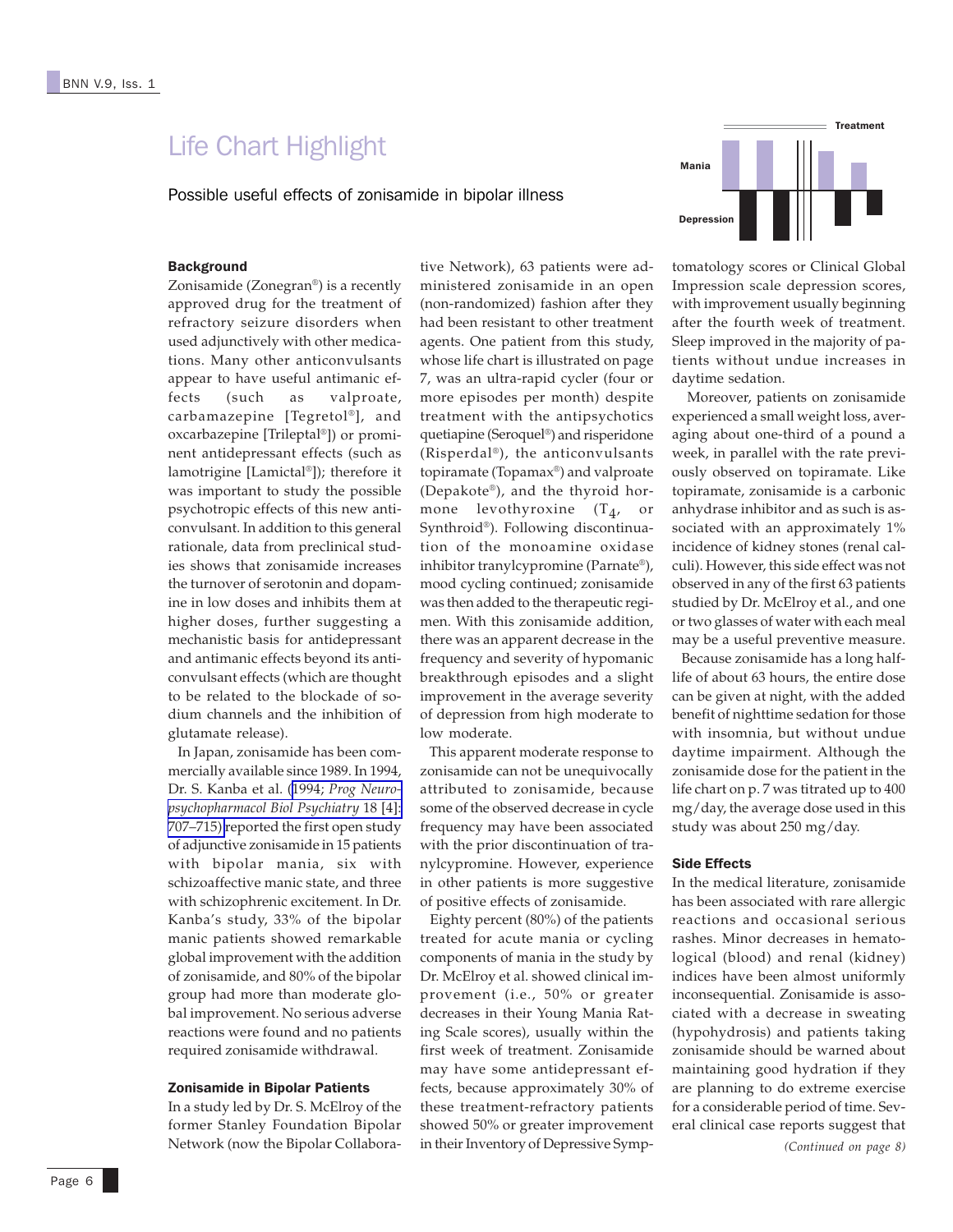

observed decrease in cycle frequency may be attributable to the discontinuation of tranylcypromine, and not solely to the addition of zonisamide. Note: Numbers below the symbols for medications represent dosages at that time. for medications represent dosages at that time.observed decrease in cycle frequency may be attribute to the discontinuation of transic and not solely and not solely and not solely and not solely and  $\frac{1}{2}$  and  $\frac{1}{2}$  and  $\frac{1}{2}$  and  $\frac{1}{2}$  and  $\frac{1}{2}$  and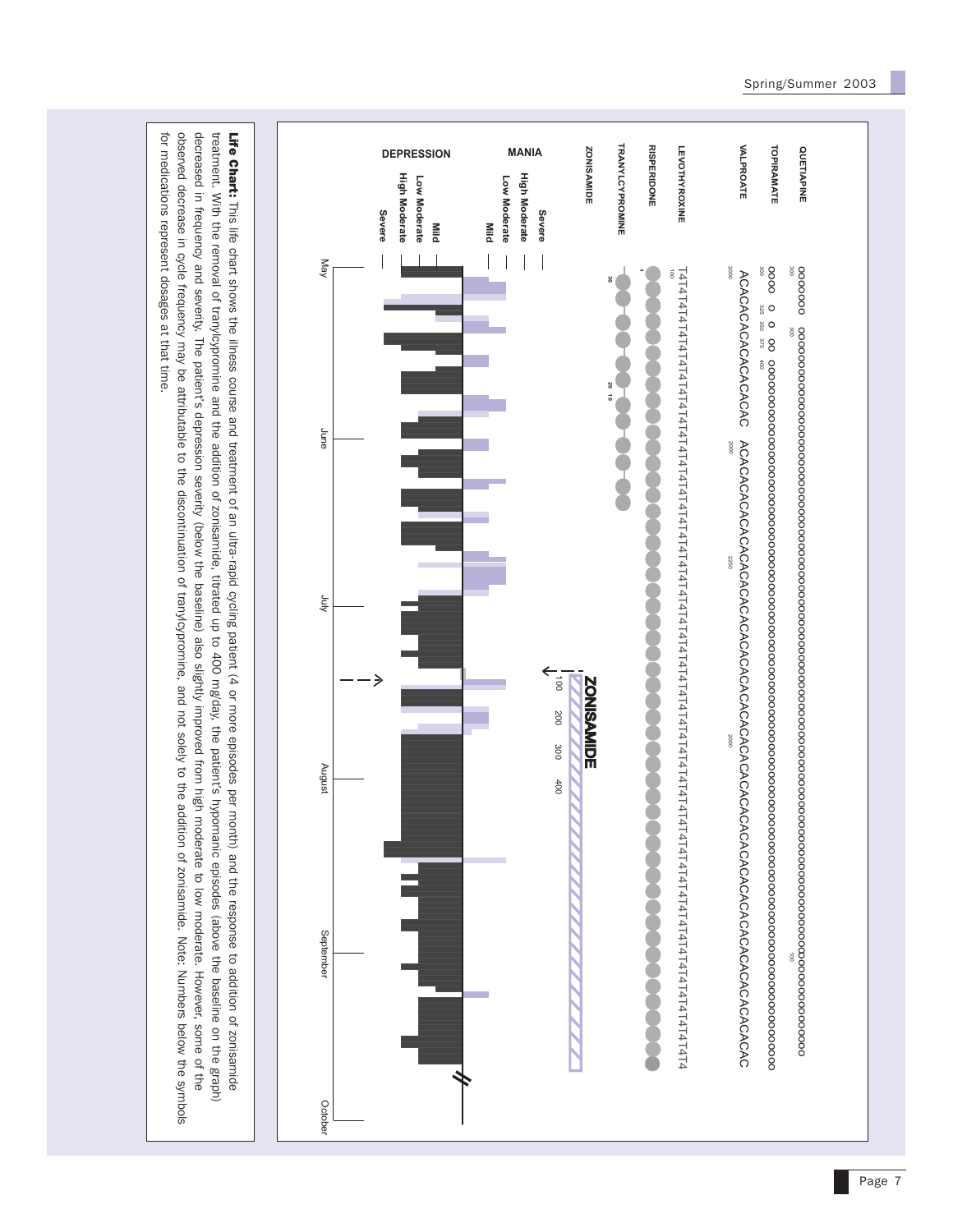## Meeting Highlights: Fifth International Conference

*(Continued from page 2)*

 A number of studies looked at the effectiveness of **olanzapine** (Zyprexa®) and **risperidone** (Risperdal®) in bipolar patients. Olanzapine was found to be effective as an adjunctive therapy to lithium or valproate in two different studies: in 85 patients with dysphoric mania in one study (olanzapine dosage 5–20 mg/day), and in 36 patients with rapid cycling in another study (mean dosage 13.3 mg/day). Risperidone was found to be effective as an augmentation treatment in patients with acute mania and rapid cycling, and as monotherapy in mania. Several studies (conducted by Janssen Pharmaceutica) reported that risperidone was as effective as olanzapine, but less expensive.

#### Other Treatments

Dr. E. Evins (Massachusetts General Hospital) and associates conducted a 6-week, double-blind, placebo-controlled study of **inositol augmentation** to lithium or valproate treatment in 16 patients with bipolar depression. Thirty-three percent of the patients taking inositol (mean dosage 13.87 g/day) met response criteria

(\$50% reduction in depression rating scale score), versus 0% taking placebo.

• *Although not statistically significant, these data in bipolar depression mirror those of another positive study done by Chengappa et al. [\(2000; Bipolar Disord 2 \[1\]: 47–](http://www.ncbi.nlm.nih.gov/entrez/query.fcgi?cmd=Retrieve&db=PubMed&list_uids=11254020&dopt=Abstract) [55\)](http://www.ncbi.nlm.nih.gov/entrez/query.fcgi?cmd=Retrieve&db=PubMed&list_uids=11254020&dopt=Abstract) with inositol in bipolar depression. These two positive studies leave open the option of inositol augmentation for bipolar depression, just as it has been reported to be effective in unipolar depression, anxiety disorders, and obsessive-compulsive disorders by other investigative groups.*

 A number of posters and presentations addressed **non-pharmacological treatment** for bipolar disorder. Dr. J. Scott (Institute of Psychiatry, London) noted that since 1999, nearly 20 randomized controlled trials of adjunctive psychological therapies have been published, are in press, or are being conducted around the world.

 Dr. A. Zaretsky (University of Toronto, Canada) and colleagues compared adjunctive **cognitive behavioral therapy** (CBT) to psychoeducation in 87 patients with bipolar I or bipolar II in remission from mania and depression. All pa-

tients received seven weekly sessions of individual psychoeducation, and patients randomized to CBT received 13 additional weekly sessions of individual CBT. Only 3.2% of patients who received CBT had poor outcomes versus 30.8% of patients who received psychoeducation alone.

 Dr. R. D'Souza (Monash University, Melbourne, Australia) conducted an open randomized control study using a **spiritually augmented cognitive behavior therapy** (SACBT) for demoralization and treatment adherence in patients with bipolar I depression. Thirty-four patients were randomized to receive either supportive case management non-denominational SACBT by a trained clinician for 14 sessions over 10 weeks. These patients had rated spirituality as important in a spiritual needs questionnaire. There were greater improvements on the depression scale used in the SACBT group early, whereas at the tenth week the scores were less significantly different. There was also significantly better treatment adherence, and improved attitudes and beliefs to treatment, and *(Continued on page 9)*

Life Chart Highlight: Zonisamide

*(Continued from page 7)*

this action of zonisamide may be useful in the treatment of excessive sweating in those in whom it has become problematic when taking serotonin-selective reuptake inhibitor (SSRI) antidepressants.

#### **Conclusions**

This preliminary open exploratory study of Dr. McElroy and associates was conducted to examine promising areas of potential efficacy which could then be later documented in more systematic controlled doubleblind studies. The initial review of the data suggests possible robust antimanic effects, similar to those originally reported in the study by

Dr. Kanba et al. (1994) and in a case report by Dr. T. Berigan (2002; *Can J Psychiatry* 47 [9]: 887). Whether or not these effects or the more minor potential antidepressant effects of this drug will be revealed in more systematic studies remains to be confirmed in controlled clinical trials.

 Experience in patients with seizure disorders, in this study, and in another by Dr. T. Ketter et al. (unpublished data) is that patients can experience a degree of weight loss parallel to that seen with topiramate. In contrast to topiramate, which has been associated with tolerability problems because of cognitive impairment in a small percentage of patients, zonisamide appears well tolerated in this regard.

 Thus, based on these initial uncontrolled observations, it is likely that zonisamide will emerge as a potential alternative agent for assisting in weight loss in those patients with problems with overweight and unstable bipolar illness, particularly if they are not able to tolerate the side effects of topiramate. With these initial areas of promise identified (mania and weight loss), further work is now indicated to better define and confirm the psychotropic profile of zonisamide and its potential utility for the treatment of different components of bipolar illness. ■

in bipolar disorder in a 51 year-old man with a 27 year history of bipolar disorder type I (*Can J Psychiatry* 47 [9]: 887). This patient had been nonresponsive to a variety of mood stabilizers, anticonvulsants, antipsychotics, and antidepressants. When zonisamide was added to his mood stabilizer regimen at 100 mg/day, and then later increased to 300 mg/day, the patient's hypomanic symptoms disappeared.

■ Dr. T. Berigan in 2002 published a case report on the use of zonisamide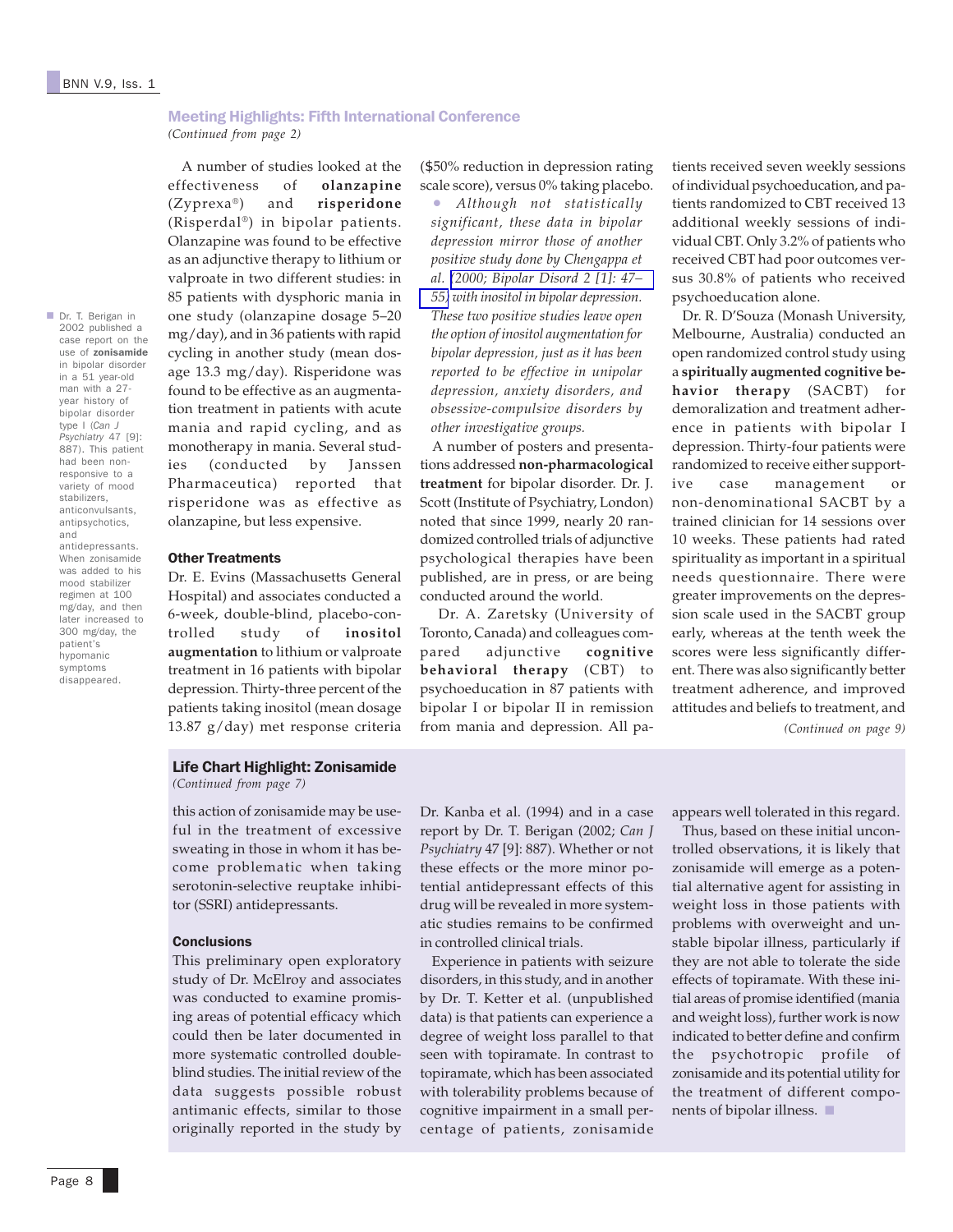## Meeting Highlights: Fifth International Conference

*(Continued from page 8)*

less rehospitalization in the SACBT group.

#### Course of Illness

Dr. A. Viguera (Harvard Medical School) sought to quantify recurrence **risk** and time to first recurrence in **pregnant women** with bipolar disorder who **discontinued versus continued** their mood stabilizers during pregnancy. In 50 pregnant women with bipolar disorder, the risk of recurrence during the first 40 weeks following discontinuation of a mood stabilizer was 80.6% (29/36) compared with only  $28.6\%$  (4/14) among women who continued on maintenance mood stabilization. Those women with the greater number of past episodes and who had other comorbid illnesses were the ones who were most likely to relapse. A faster rate of tapering off medications was not associated with an increased risk of relapse, as Dr. Viguera had previously observed for non-pregnant women who discontinued lithium.

• *These data continue to indicate the high risks of discontinuing effective pharmacoprophylaxis treatment, and given the adverse effects on child development of a mother with a depressed or manic episode, one should carefully consider the risks and benefits of discontinuing mood stabilizer treatment during pregnancy. Among other liabilities, new data indicate that children of depressed women gain weight more slowly than children of non-depressed women.*

 The **protective effect of pregnancy** was studied in women with bipolar disorder by Dr. V. Sharma (Regional Mental Health Care London, Canada) et al. Compared to a 1-year baseline period, women with bipolar disorder had fewer relapses or recurrences during pregnancy and more relapses or recurrences during the immediate postpartum period.

 Dr. E. Knoppert-van der Klein (Rijngeest Groep, The Netherlands)

and associates found that between 1994 and 2002, all 20 children whose **mothers were using lithium** during pregnancy in the city of Leiden, The Netherlands, were born without major problems; no congenital anomalies were observed.

 After recruitment of 330 patients from 11 Veterans Administration medical centers (VAMC), Dr. G. Brown (Mountain Home VAMC, Johnson City, Tennessee) and colleagues found that military **veterans** with bipolar disorder who had a **history of early adversity** (physical or sexual abuse) were more likely to have a rapid cycling course and comorbid substance use and anxiety disorders. Physical abuse was associated with more depressive episodes, younger age of onset, and a mixed index episode; sexual abuse was associated with female gender, more suicide attempts, lower lithium levels at study entry, and poor cognitive performance on several standardized instruments.

• *These data are convergent with those of Leverich et al. [\(2002; Biol](http://www.ncbi.nlm.nih.gov/entrez/query.fcgi?cmd=Retrieve&db=PubMed&list_uids=11958779&dopt=Abstract) [Psychiatry 51 \[4\]: 288–297\)](http://www.ncbi.nlm.nih.gov/entrez/query.fcgi?cmd=Retrieve&db=PubMed&list_uids=11958779&dopt=Abstract) from the Stanley Foundation Bipolar Network and indicate that patients with a history of abuse need special and earlier attention to decrease their more aggressive course of bipolar illness in association with a positive history of these early adversities.*

 Dr. A. Duffy (University of Ottawa, Canada) and associates presented data from a prospective study of the children of bipolar parents who were responsive or non-responsive to lithium treatment. **Children of parents who were lithium responders** had good premorbid functioning and classic mood presentations with an episodic course, whereas children of lithium-nonresponders had poor premorbid functioning and had mood disorders with a chronic course and associated comorbid conditions. Clinical course among mood-disordered offspring was predicted by the disease course of the parent.

• *These data mirror those of an earlier published study by this same investigative group ([Passmore et al.](http://www.ncbi.nlm.nih.gov/entrez/query.fcgi?cmd=Retrieve&db=PubMed&list_uids=12680900&dopt=Abstract) [2003; Bipolar Disord 5 \[2\]: 110–114\)](http://www.ncbi.nlm.nih.gov/entrez/query.fcgi?cmd=Retrieve&db=PubMed&list_uids=12680900&dopt=Abstract) indicating differential predictors of response to lithium versus lamotrigine. Lithium responders tended to have a positive family history of unipolar or bipolar illness with euphoric manias and an intermittent course of illness without comorbidities. In contrast, lamotrigine responders had a positive family and personal history of anxiety disorders, a more chronic continuous course, more rapid cycling, and other comorbidities. The relatives of lithium responders had significantly higher risk of bipolar disorder while relatives of lamotrigine responders had higher prevalence of schizoaffective disorder, major depression and panic attacks.*

 The incidence rate of **manic switching during antidepressant use** was examined by Dr. S. Ghaemi (Harvard Medical School) and colleagues. Dr. Ghaemi found that in 155 trials (in 41 patients) of four classes of antidepressants (tricyclics, serotonin-selective re-uptake inhibitors, bupropion [Wellbutrin®], and other modern antidepressants) the manic switch rate was 18.7% and did not differ between the older and newer antidepressant drugs (in contrast to other meta-analyses). He also observed loss of antidepressant effect via a tolerance process in 26.5% of the trials, particularly prominent in fluoxetine (Prozac®) compared with the other antidepressants.

 Dr. A. Schaffer (University of Toronto, Canada) et al. reported that **elderly bipolar patients** (\$ 66 years old) treated with an antidepressant had a decreased rate of hospitalizations for both depression and mania compared with elderly bipolar subjects not receiving an antidepressant.

*(Continued on page 11)* A controlled study on the **outcome of antidepressant-induced mania** was

In the week after the meeting in Pittsburgh, the Food and Drug Administration (FDA) approved lamotrigine for the prevention of an affective episode (manic, depressed, or mixed) in bipolar I illness. The 18 month study upon which this approval was based (see p. 1) indicated that lithium was more effective than lamotrigine in the prevention of manic episodes, but lamotrigine was more effective than lithium in the prevention of depressive episodes. Lamotrigine is the first drug FDAapproved for long-term maintenance treatment prior to its approval for treatment of an acute episode.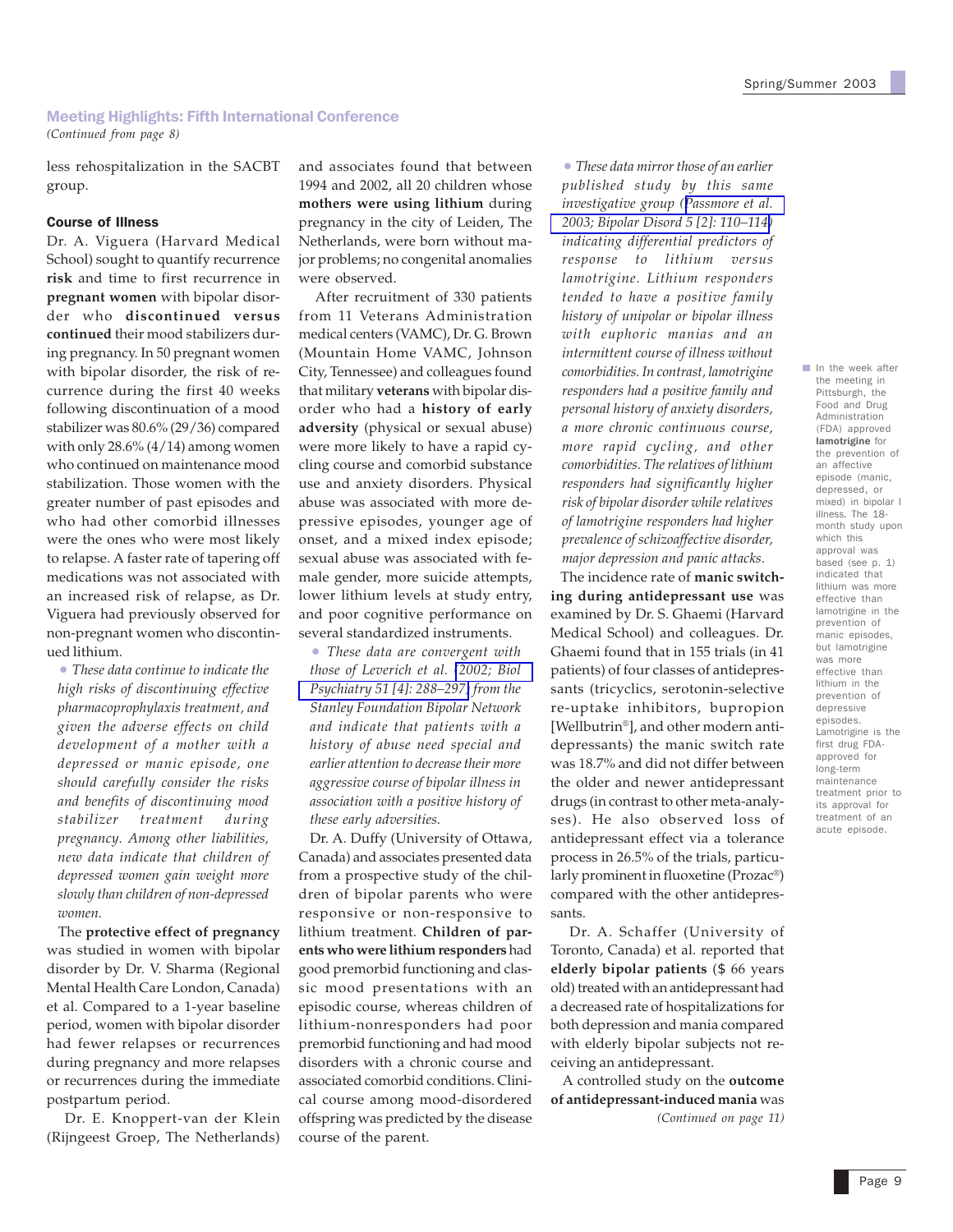## A Selected Bibliography of the Published Work\* of the former Stanley Foundation Bipolar Network (1994–2002)

#### 1996

#### <sup>1</sup> Leverich GS, Post RM. (1996). Life charting the course of bipolar disorder. *Curr Rev Mood Anx Disord* 1: 48–61.

#### 1997

<sup>2</sup> [Spearing MK, Post RM, Leverich GS, Brandt D, Nolen WA. \(1997\). Modification of](http://www.ncbi.nlm.nih.gov/entrez/query.fcgi?cmd=Retrieve&db=PubMed&list_uids=9481807&dopt=Abstract) [the Clinical Global Impressions \(CGI\) Scale for use in bipolar illness \(BP\): The CGI-](http://www.ncbi.nlm.nih.gov/entrez/query.fcgi?cmd=Retrieve&db=PubMed&list_uids=9481807&dopt=Abstract)BP. *Psychiatry Res* [73: 159–171.](http://www.ncbi.nlm.nih.gov/entrez/query.fcgi?cmd=Retrieve&db=PubMed&list_uids=9481807&dopt=Abstract)

#### 1998

<sup>5</sup> [McElroy SL, Frye M, Denicoff K, Altshuler L, Nolen W, Kupka R, Suppes T, Keck PE](http://www.ncbi.nlm.nih.gov/entrez/query.fcgi?cmd=Retrieve&db=PubMed&list_uids=9609675&dopt=Abstract) [Jr., Leverich GS, Kmetz GF, Post RM. \(1998\). Olanzapine in treatment-resistant](http://www.ncbi.nlm.nih.gov/entrez/query.fcgi?cmd=Retrieve&db=PubMed&list_uids=9609675&dopt=Abstract) bipolar disorder. *[J Affect Disorders](http://www.ncbi.nlm.nih.gov/entrez/query.fcgi?cmd=Retrieve&db=PubMed&list_uids=9609675&dopt=Abstract)* 49: 119–122.

<sup>3</sup> [Pazzaglia PJ, Post RM, Ketter TA, Callahan AM, Marangell LB, Frye MA, George](http://www.ncbi.nlm.nih.gov/entrez/query.fcgi?cmd=Retrieve&db=PubMed&list_uids=9790159&dopt=Abstract) [MS, Kimbrell TA, Leverich GS, Cora-Locatelli G, Luckenbaugh D. \(1998\). Nimodipine](http://www.ncbi.nlm.nih.gov/entrez/query.fcgi?cmd=Retrieve&db=PubMed&list_uids=9790159&dopt=Abstract) monotherapy and carbamazepine augmentation in patients with refractory recurrent affective illness. *[J Clin Psychopharmacol](http://www.ncbi.nlm.nih.gov/entrez/query.fcgi?cmd=Retrieve&db=PubMed&list_uids=9790159&dopt=Abstract)* 18: 404–413.

#### 1999

[Altshuler LL, Keck PE Jr., McElroy SL, Suppes T, Brown ES, Denicoff K, Frye M,](http://www.ncbi.nlm.nih.gov/entrez/query.fcgi?cmd=Retrieve&db=PubMed&list_uids=11256659&dopt=Abstract) [Gitlin M, Hwang S, Goodman R, Leverich G, Nolen W, Kupka R, Post RM. \(1999\).](http://www.ncbi.nlm.nih.gov/entrez/query.fcgi?cmd=Retrieve&db=PubMed&list_uids=11256659&dopt=Abstract) Gabapentin in the acute treatment of refractory bipolar disorder. *Bipolar Disord* 1: [61–65.](http://www.ncbi.nlm.nih.gov/entrez/query.fcgi?cmd=Retrieve&db=PubMed&list_uids=11256659&dopt=Abstract)

<sup>7</sup> [Suppes T, Brown ES, McElroy SL, Keck PE Jr., Nolen W, Kupka R, Frye M, Denicoff](http://www.ncbi.nlm.nih.gov/entrez/query.fcgi?cmd=Retrieve&db=PubMed&list_uids=10363672&dopt=Abstract) [KD, Altshuler L, Leverich GS, Post RM. \(1999\). Lamotrigine for the treatment of](http://www.ncbi.nlm.nih.gov/entrez/query.fcgi?cmd=Retrieve&db=PubMed&list_uids=10363672&dopt=Abstract) [bipolar disorder: a clinical case series.](http://www.ncbi.nlm.nih.gov/entrez/query.fcgi?cmd=Retrieve&db=PubMed&list_uids=10363672&dopt=Abstract) *J Affect Disorders* 53: 95–98.

#### 2000

[Denicoff KD, Leverich GS, Nolen WA, Rush AJ, McElroy SL, Keck PE Jr., Suppes T,](http://www.ncbi.nlm.nih.gov/entrez/query.fcgi?cmd=Retrieve&db=PubMed&list_uids=11097079&dopt=Abstract) [Altshuler LL, Kupka R, Frye MA, Hatef J, Brotman MA, Post RM. \(2000\). Validation](http://www.ncbi.nlm.nih.gov/entrez/query.fcgi?cmd=Retrieve&db=PubMed&list_uids=11097079&dopt=Abstract) of the prospective NIMH-Life-Chart Method (NIMH-LCM™-p) for longitudinal as[sessment of bipolar illness.](http://www.ncbi.nlm.nih.gov/entrez/query.fcgi?cmd=Retrieve&db=PubMed&list_uids=11097079&dopt=Abstract) *Psychological Med* 30: 1391–1397.

<sup>8</sup> [McElroy SL, Suppes T, Keck PE, Frye MA, Denicoff KD, Altshuler LL, Brown ES,](http://www.ncbi.nlm.nih.gov/entrez/query.fcgi?cmd=Retrieve&db=PubMed&list_uids=10862801&dopt=Abstract) [Nolen WA, Kupka RW, Rochussen J, Leverich GS, Post RM. \(2000\). Open-label](http://www.ncbi.nlm.nih.gov/entrez/query.fcgi?cmd=Retrieve&db=PubMed&list_uids=10862801&dopt=Abstract) adjunctive topiramate in the treatment of bipolar disorders. *Biol Psychiatry* 47: [1025–1033.](http://www.ncbi.nlm.nih.gov/entrez/query.fcgi?cmd=Retrieve&db=PubMed&list_uids=10862801&dopt=Abstract)

[Rush AJ, Post RM, Nolen WA, Keck PE, Suppes T, Altshuler L, McElroy SL. \(2000\).](http://www.ncbi.nlm.nih.gov/entrez/query.fcgi?cmd=Retrieve&db=PubMed&list_uids=11018232&dopt=Abstract) [Methodological issues in developing new acute treatments for patients with bipo](http://www.ncbi.nlm.nih.gov/entrez/query.fcgi?cmd=Retrieve&db=PubMed&list_uids=11018232&dopt=Abstract)lar illness. *[Biol Psychiatry](http://www.ncbi.nlm.nih.gov/entrez/query.fcgi?cmd=Retrieve&db=PubMed&list_uids=11018232&dopt=Abstract)* 48: 615–624.

#### 2001

<sup>10</sup> [Suppes T, Leverich GS, Keck PE, Nolen WA, Denicoff KD, Altshuler LL, McElroy](http://www.ncbi.nlm.nih.gov/entrez/query.fcgi?cmd=Retrieve&db=PubMed&list_uids=11869752&dopt=Abstract) [SL, Rush AJ, Kupka R, Frye MA, Bickel M, Post RM. \(2001\). The Stanley Foundation](http://www.ncbi.nlm.nih.gov/entrez/query.fcgi?cmd=Retrieve&db=PubMed&list_uids=11869752&dopt=Abstract) Bipolar Treatment Outcome Network: II. Demographics and illness characteristics [of the first 261 patients](http://www.ncbi.nlm.nih.gov/entrez/query.fcgi?cmd=Retrieve&db=PubMed&list_uids=11869752&dopt=Abstract)*. J Affect Disord* 67: 45–59.

<sup>11</sup> [McElroy SL, Altshuler LL, Suppes T, Keck PE Jr., Frye MA, Denicoff KD, Nolen WA,](http://www.ncbi.nlm.nih.gov/entrez/query.fcgi?cmd=Retrieve&db=PubMed&list_uids=11229983&dopt=Abstract) [Kupka RW, Leverich GS, Rochussen JR, Rush AJ, Post RM. \(2001\). Axis I psychiatric](http://www.ncbi.nlm.nih.gov/entrez/query.fcgi?cmd=Retrieve&db=PubMed&list_uids=11229983&dopt=Abstract) comorbidity and its relationship to historical illness variables in 288 patients with [bipolar disorder.](http://www.ncbi.nlm.nih.gov/entrez/query.fcgi?cmd=Retrieve&db=PubMed&list_uids=11229983&dopt=Abstract) *Am J Psychiatry* 158: 420–426.

<sup>16</sup> [Post RM, Altshuler LL, Frye MA, Suppes T, Rush AJ, Keck PE Jr., McElroy SL,](http://www.ncbi.nlm.nih.gov/entrez/query.fcgi?cmd=Retrieve&db=PubMed&list_uids=11912569&dopt=Abstract) [Denicoff KD, Leverich GS, Kupka R, Nolen WA. \(2001\). Rate of switch in bipolar](http://www.ncbi.nlm.nih.gov/entrez/query.fcgi?cmd=Retrieve&db=PubMed&list_uids=11912569&dopt=Abstract) patients prospectively treated with second-generation antidepressants as aug[mentation to mood stabilizers.](http://www.ncbi.nlm.nih.gov/entrez/query.fcgi?cmd=Retrieve&db=PubMed&list_uids=11912569&dopt=Abstract) *Bipolar Disord* 3: 259–265.

\*For corresponding citations to these references, please see pages 3–5

#### 2002

[Hummel B, Walden J, Stampfer R, Schlosser S, Amann B, Sterr A, Schafer M, Frye](http://www.ncbi.nlm.nih.gov/entrez/query.fcgi?cmd=Retrieve&db=PubMed&list_uids=12519102&dopt=Abstract) [MA, Grunze H \(2002\). Acute antimanic efficacy and safety of oxcarbazepine in an](http://www.ncbi.nlm.nih.gov/entrez/query.fcgi?cmd=Retrieve&db=PubMed&list_uids=12519102&dopt=Abstract) [open trial with an on-off-on design.](http://www.ncbi.nlm.nih.gov/entrez/query.fcgi?cmd=Retrieve&db=PubMed&list_uids=12519102&dopt=Abstract) *Bipolar Disord* 4: 412–417.

[Kupka RW, Nolen WA, Post RM, McElroy SL, Altshuler LL, Denicoff KD, Frye MA,](http://www.ncbi.nlm.nih.gov/entrez/query.fcgi?cmd=Retrieve&db=PubMed&list_uids=11958781&dopt=Abstract) [Keck PEJr, Leverich GS, Rush AJ, Suppes T, Pollio C, Drexhage H \(2002\). High rate](http://www.ncbi.nlm.nih.gov/entrez/query.fcgi?cmd=Retrieve&db=PubMed&list_uids=11958781&dopt=Abstract) of autoimmune thyroiditis in bipolar disorder: lack of association with lithium exposure. *Biol Psychiatry* [51: 305–311.](http://www.ncbi.nlm.nih.gov/entrez/query.fcgi?cmd=Retrieve&db=PubMed&list_uids=11958781&dopt=Abstract)

[Leverich GS, Nolen WA, Rush AJ, McElroy SL, Keck PE Jr., Denicoff KD, Suppes T,](http://www.ncbi.nlm.nih.gov/entrez/query.fcgi?cmd=Retrieve&db=PubMed&list_uids=11869751&dopt=Abstract) [Altshuler LL, Kupka R, Kramlinger KG, Post RM. \(2002\). The Stanley Foundation](http://www.ncbi.nlm.nih.gov/entrez/query.fcgi?cmd=Retrieve&db=PubMed&list_uids=11869751&dopt=Abstract) Bipolar Treatment Outcome Network: I. Longitudinal Methodology. *J Affect Disord* [67: 33–44.](http://www.ncbi.nlm.nih.gov/entrez/query.fcgi?cmd=Retrieve&db=PubMed&list_uids=11869751&dopt=Abstract)

<sup>15</sup> [Leverich GS, McElroy SL, Suppes T, Keck PEJr, Denicoff KD, Nolen WA, Altshuler](http://www.ncbi.nlm.nih.gov/entrez/query.fcgi?cmd=Retrieve&db=PubMed&list_uids=11958779&dopt=Abstract ) [LL, Rush AJ, Kupka R, Frye M, Autio K, Post RM. \(2002\). Early physical and sexual](http://www.ncbi.nlm.nih.gov/entrez/query.fcgi?cmd=Retrieve&db=PubMed&list_uids=11958779&dopt=Abstract ) abuse associated with an adverse course of bipolar illness. *Biol Psychiatry* 51: [288–297.](http://www.ncbi.nlm.nih.gov/entrez/query.fcgi?cmd=Retrieve&db=PubMed&list_uids=11958779&dopt=Abstract )

<sup>13</sup> [McElroy SL, Frye MA, Suppes T, Dhavale D, Keck PE, Jr., Leverich GS, Altshuler](http://www.ncbi.nlm.nih.gov/entrez/query.fcgi?cmd=Retrieve&db=PubMed&list_uids=11926719&dopt=Abstract) [L, Denicoff KD, Nolen WA, Kupka R, Grunze H, Walden J, Post RM. \(2002\). Corre](http://www.ncbi.nlm.nih.gov/entrez/query.fcgi?cmd=Retrieve&db=PubMed&list_uids=11926719&dopt=Abstract)lates of overweight and obesity in 644 patients with bipolar disorder. *J Clin Psychiatry* [63: 207–213.](http://www.ncbi.nlm.nih.gov/entrez/query.fcgi?cmd=Retrieve&db=PubMed&list_uids=11926719&dopt=Abstract)

<sup>4</sup> [Suppes T, Chisholm KA, Dhavale D, Frye MA, Altshuler LL, McElroy SL, Keck PE,](http://www.ncbi.nlm.nih.gov/entrez/query.fcgi?cmd=Retrieve&db=PubMed&list_uids=12479659&dopt=Abstract) [Nolen WA, Kupka R, Denicoff KD, Leverich GS, Rush AJ, Post RM. \(2002\). Tiagabine](http://www.ncbi.nlm.nih.gov/entrez/query.fcgi?cmd=Retrieve&db=PubMed&list_uids=12479659&dopt=Abstract) in treatment refractory bipolar disorder: a clinical case series. *Bipolar Disord* 4: [283–289.](http://www.ncbi.nlm.nih.gov/entrez/query.fcgi?cmd=Retrieve&db=PubMed&list_uids=12479659&dopt=Abstract)

#### 2003

[Breunis MN, Kupka RW, Nolen WA, Suppes T, Denicoff KD, Leverich GS, Post RM,](http://www.ncbi.nlm.nih.gov/entrez/query.fcgi?cmd=Retrieve&db=PubMed&list_uids=12547472&dopt=Abstract) [Drexhage HA. \(2003\). High numbers of circulating activated T cells and raised](http://www.ncbi.nlm.nih.gov/entrez/query.fcgi?cmd=Retrieve&db=PubMed&list_uids=12547472&dopt=Abstract) [levels of serum IL-2 receptor in bipolar disorder.](http://www.ncbi.nlm.nih.gov/entrez/query.fcgi?cmd=Retrieve&db=PubMed&list_uids=12547472&dopt=Abstract) *Biol Psychiatry* 53: 157–165.

[Keck PE, McElroy SL, Havens JR, Altshuler LL, Nolen WA, Frye MA, Suppes T,](http://www.ncbi.nlm.nih.gov/entrez/query.fcgi?cmd=Retrieve&db=PubMed&list_uids=12923703&dopt=Abstract) [Denicoff KD, Kupka R, Leverich GS, Rush AJ, Post RM. \(2003\). Psychosis in bipolar](http://www.ncbi.nlm.nih.gov/entrez/query.fcgi?cmd=Retrieve&db=PubMed&list_uids=12923703&dopt=Abstract) disorder: phenomenology and impact on morbidity and course of illness. *Comp Psychiatry* [44: 263–269.](http://www.ncbi.nlm.nih.gov/entrez/query.fcgi?cmd=Retrieve&db=PubMed&list_uids=12923703&dopt=Abstract)

<sup>14</sup> [Leverich GS, Altshuler LL, Frye MA, Suppes T, Keck Jr P, McElroy SL, Denicoff KD,](http://www.ncbi.nlm.nih.gov/entrez/query.fcgi?cmd=Retrieve&db=PubMed&list_uids=12755652&dopt=Abstract) Obrocea G, Nolen WA, Kupka R, Walden J, Grunze H, Perez S, Luckenbaugh D, Post [RM. \(2003\). Factors associated with suicide attempts in 648 patients with bipolar](http://www.ncbi.nlm.nih.gov/entrez/query.fcgi?cmd=Retrieve&db=PubMed&list_uids=12755652&dopt=Abstract) [disorder in the Stanley Foundation Bipolar Network.](http://www.ncbi.nlm.nih.gov/entrez/query.fcgi?cmd=Retrieve&db=PubMed&list_uids=12755652&dopt=Abstract) *J Clin Psychiatry* 64: 506–515.

[Post RM, Denicoff KD, Leverich GS, Altshuler LL, Frye MA, Suppes PM, Rush AJ,](http://www.ncbi.nlm.nih.gov/entrez/query.fcgi?cmd=Retrieve&db=PubMed&list_uids=12823083&dopt=Abstract) Keck PE Jr., McElroy SL, Luckenbaugh DA, Pollio C, Kupka R, Nolen WA. (2003). [Morbidity in 258 bipolar outpatients followed for one year with daily prospective](http://www.ncbi.nlm.nih.gov/entrez/query.fcgi?cmd=Retrieve&db=PubMed&list_uids=12823083&dopt=Abstract) [ratings on the NIMH Life Chart Method.](http://www.ncbi.nlm.nih.gov/entrez/query.fcgi?cmd=Retrieve&db=PubMed&list_uids=12823083&dopt=Abstract) *J Clin Psychiatry* 64: 680–690.

[Altshuler L, Suppes T, Black D, Nolen WA, Keck PEJr, Frye MA, McElroy S, Kupka R,](http://www.ncbi.nlm.nih.gov/entrez/query.fcgi?cmd=Retrieve&db=PubMed&list_uids=12832239&dopt=Abstract) [Grunze H, Walden J, Leverich G, Denicoff K, Luckenbaugh D, Post R. \(2003\).](http://www.ncbi.nlm.nih.gov/entrez/query.fcgi?cmd=Retrieve&db=PubMed&list_uids=12832239&dopt=Abstract) Impact of antidepressant discontinuation after acute bipolar depression remission on rates of depressive relapse at 1-year follow-up. *Am J Psychiatry* 160: 1252– [1262.](http://www.ncbi.nlm.nih.gov/entrez/query.fcgi?cmd=Retrieve&db=PubMed&list_uids=12832239&dopt=Abstract)

#### In Press

<sup>12</sup> Frye MA, Altshuler LL, McElroy SL, Suppes T, Keck PE, Denicoff K, Nolen WA, Kupka R, Leverich GS, Pollio C, Grunze H, Walden J, Post RM. (2003). Increased risk of alcoholism in women compared to men with bipolar disorder. *Am J Psychiatry*, in press.

Kupka RW, Luckenbaugh DA, Post RM, Leverich GS, Nolen WA (2003): Rapid and non-rapid cycling in bipolar disorder: A meta-analysis of clinical studies. *J Clin Psychiatry*, in press.

*(Continued on page 11)*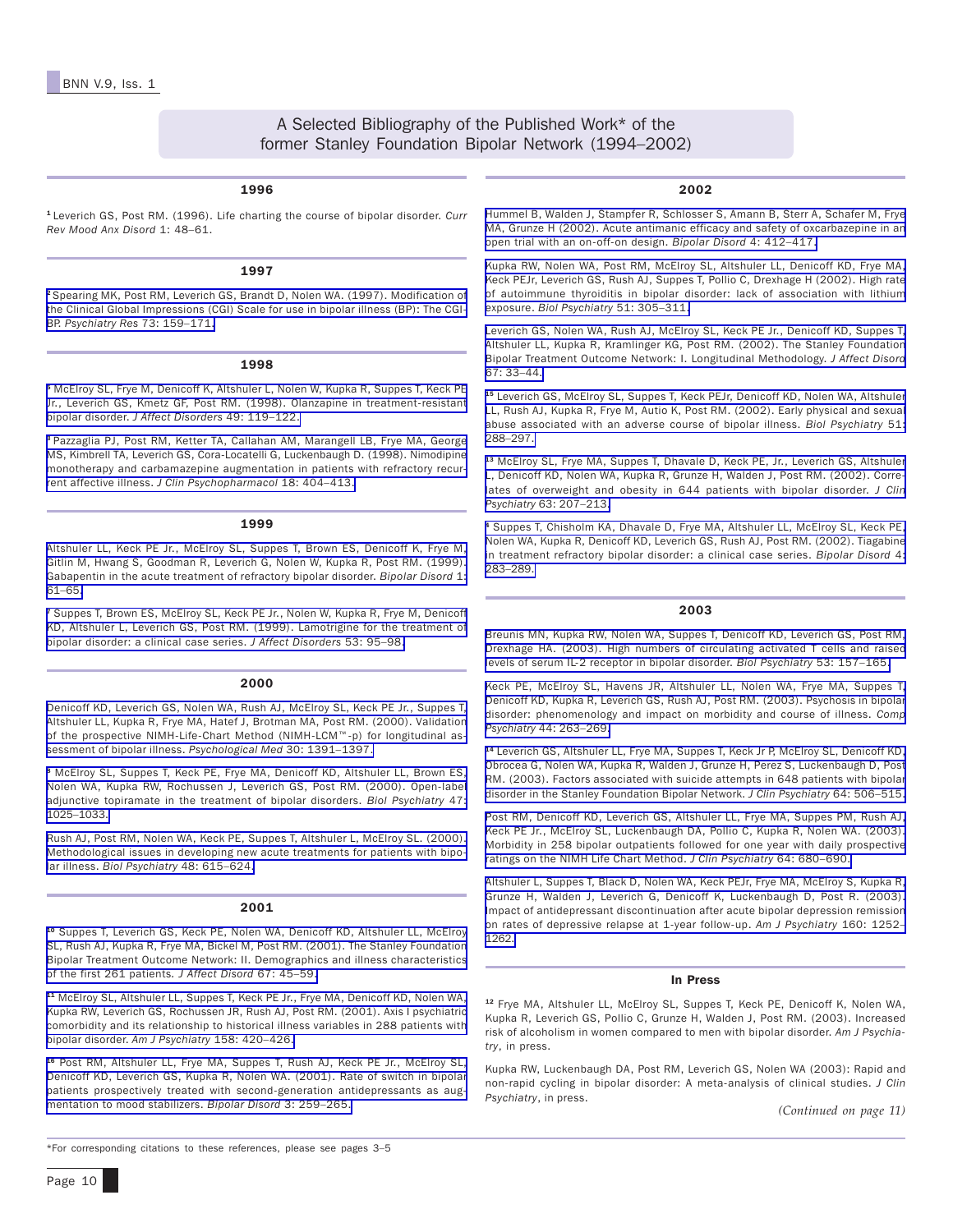## Website Update:

## New Look:

Easier to Navigate, Easier to Read

#### New Feature:

Bipolar Disorder News Headlines

## Now Available:

Sign up for the BNN online!



#### Meeting Highlights: Fifth International Conference *(Continued from page 9)*

conducted by Dr. R. Tamada (University of São Paulo Medical School, Brazil). The antidepressant-induced mania group, compared with the spontaneous mania group, had a significantly higher rate of depressive recurrences. Time to recurrence was significantly shorter in the antidepressant-induced mania group.

 Two separate studies examined the **course of rapid cycling** disorder in large patient populations. Dr. R. Kupka (Altrecht Institute for Mental Health, Utrecht, The Netherlands) compared rapid (206) and non-rapid cyclers (333) in the Stanley Foundation Bipolar Network. Patients were outpatients with either bipolar I, bipolar II, or bipolar not otherwise specified (NOS), followed for one to six years with daily mood ratings. Rapid cyclers differed from non-rapid cyclers with respect to: earlier age of onset of depressive and (hypo)manic symptoms; longer duration of illness; more lifetime episodes; worse functioning in past year;

parental history of drug abuse; and lifetime histories of rapid cycling (including past year), dysphoric mania, exposure to antidepressants, drug abuse, anxiety disorders, and childhood physical or sexual abuse. All factors showed a gradual increase with the number of episodes per year, failing to indicate a non-linearity at four episodes per year. Therefore, this study did not support rapid cycling as a distinct subtype of bipolar disorder.

 Dr. C. Schneck (University of Colorado Health Sciences Center) examined **rapid versus non-rapid cycling** in the first 500 bipolar I or bipolar II patients in the Systematic Treatment Enhancement Program for Bipolar Disorder (**STEP-BD**). Rapid cycling occurred in 20% of the sample. Rapid cycling patients were more likely to be female, although the effect was significantly more pronounced in bipolar I patients than in bipolar II patients. Rapid cycling patients experienced a younger age of onset of illness, were

more often depressed at study entry, and had poorer global functioning in the year prior to study entry than non-rapid cycling patients. A lifetime history of psychosis did not distinguish between rapid and non-rapid cycling patients. ■

#### SFBN Bibliography

*(Continued from page 10)*

<sup>9</sup> Leverich GS, McElroy SL, Altshuler LL, Frye MA, Grunze H, Keck PEJr, Kupka RW, Nolen WA, Suppes T, Walden J, Post RM. (2003). The anticonvulsant zonisamide in bipolar illness: clinical response and weight loss. *Bipolar Disord*, in press.

<sup>6</sup> Suppes T, McElroy SL, Keck PE, Altshuler L, Frye MA, Grunze H, Leverich GS, Nolen WA, Chisholm K, Dennehy EB, Post RM. (2003). Quetiapine: Clinical Experience: Bipolar Illness. *Int Clin Psychopharmacology*, in press.

<sup>17</sup> Post RM, Leverich GS, Nolen WA, Kupka RW, Altshuler LL, Frye MA, Suppes T, McElroy S, Keck PE, Jr., Grunze H, Walden J. (2003). A re-evaluation of the role of antidepressants in the treatment of bipolar depression: data from the Stanley Bipolar Treatment Network. *Bipolar Disord*, in press.